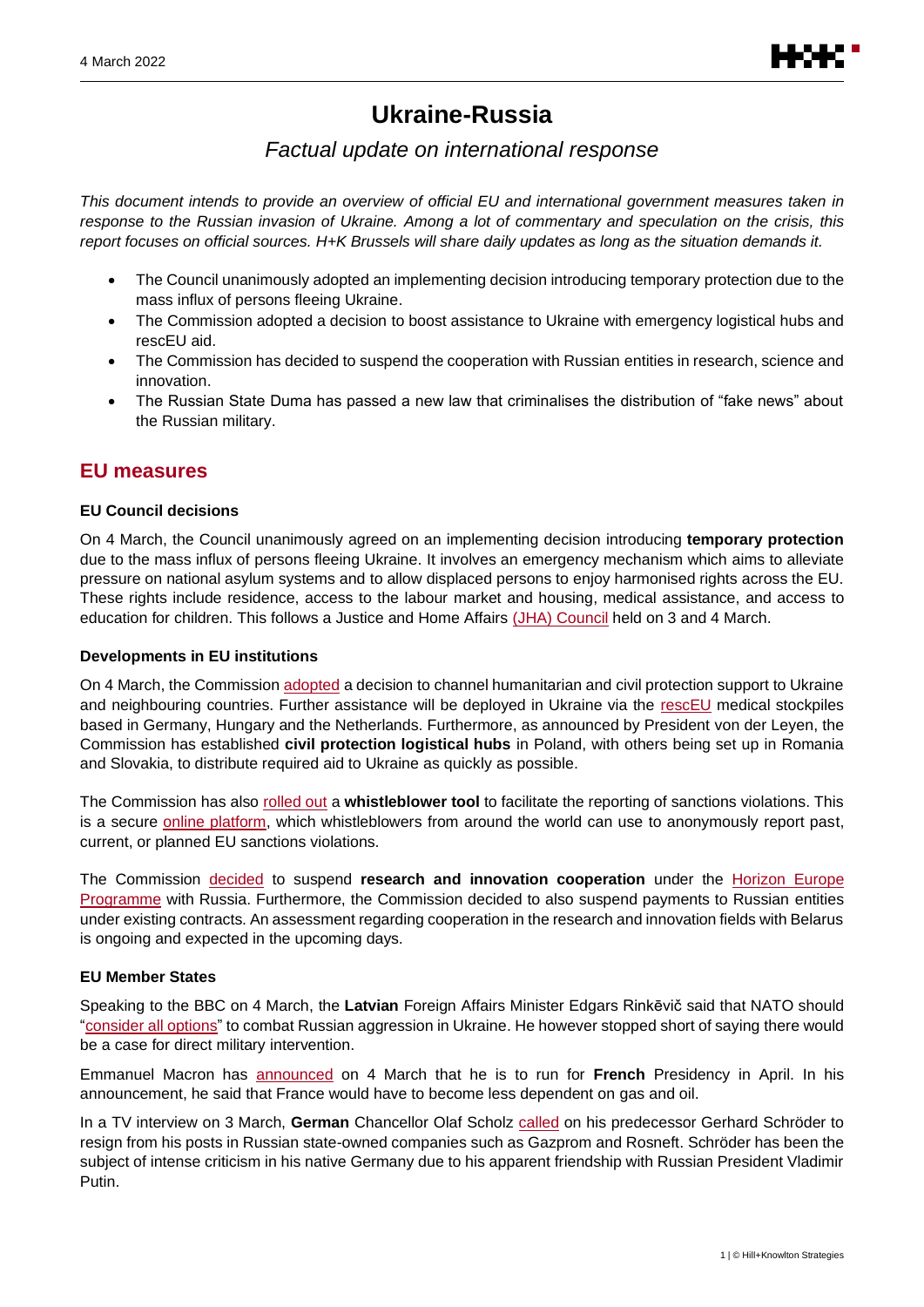### **International measures**

#### **NATO**

On 4 March, NATO Secretary General Jens Stoltenberg [welcomed](https://www.nato.int/cps/en/natohq/opinions_192736.htm) US Secretary of State Antony Blinken at the NATO headquarters for NATO's foreign ministers meeting. Secretary General Stoltenberg condemned Russia's invasion of Ukraine and attacks on civilians and reiterated that NATO is a defensive alliance, not part of the conflict and does not seek war with Russia.

Stoltenberg also [declined](https://twitter.com/BBCPolitics/status/1499736956674129923?s=20&t=Nfh5NYAZxduWGux16VUFCg) the possibility of sending NATO warplanes to impose a no-fly zone over Ukraine as doing so will bring the allies into a direct conflict with Russia.

#### **United Kingdom**

On 3 March, the UK [sanctioned](https://www.gov.uk/government/news/government-announces-sanctions-against-russian-oligarchs-alisher-usmanov-and-igor-shuvalov) Russian billionaires Alisher Usmanov and Igor Shuvalov imposing a full assets freeze and travel ban on them. The UK has also set up an 'Oligarch Taskforce' to identify assets of designated Russians for further sanctions. The UK will continue to design and impose sanctions on the Russian economy on a scale that Russia has never seen, said Foreign Secretary Liz Truss.

#### **Japan**

At the Quad Leaders' meeting between Australia, Japan, India and the US on 3 March, Japanese Prime Minister Kishida Fumio [condemned](https://www.mofa.go.jp/fp/nsp/page1e_000379.html) Russia and said Russia's invasion of Ukraine is an attempt to unilaterally change the status quo by force which goes against international law. Fumio expressed willingness to continue aligning with the international community in support of Ukraine.

#### **US**

On 4 March, the US Commerce Department [sanctioned](https://www.commerce.gov/news/press-releases/2022/03/commerce-takes-further-actions-target-russian-strategic-industries-and) Russia's oil refineries and 91 entities that directly or indirectly support Russian military. The Commerce Department said the world stands behind the people of Ukraine in their fight against Russian aggression.

On 3 March, the US Department of the Treasury [announ](https://home.treasury.gov/news/press-releases/jy0628)ced restrictions on selected oligarchs and their family members by freezing their assets for directly or indirectly aiding the Russian invasion of Ukraine. The Treasury also banned Russian outlets for spreading disinformation about the war.

On 2 March, the US Treasury als[o issued](https://home.treasury.gov/news/press-releases/jy0624) public guidelines to close potential loopholes that the Russian Central Bank could use to avoid sanctions.

#### **Canada**

On 3 March, Canada [revoked](https://www.canada.ca/en/department-finance/news/2022/03/canada-cuts-russia-and-belarus-from-most-favoured-nation-tariff-treatment.html) the most favoured nation status of Russia and Belarus as trading partners. In parallel, it announced the expansion of the Canadian military's training and capacity building mission in Ukraine, \$620 million in loans and nearly \$10 million worth of military equipment and weapons.

#### **Switzerland**

On 4 March, Switzerland [approved](https://www.admin.ch/gov/en/start/documentation/media-releases.msg-id-87474.html) and implemented sanctions it had imposed on Russia in the past days. Following the decision, it is prohibited to export dual-use technology to Russia, dealings with the Russian Central Bank and purchasing securities or financial assets in Russia. Furthermore, Switzerland will take assets of the designated Russians under its control.

#### **United Nations**

On 4 March, the UN Human Rights Council [voted](https://www.aa.com.tr/en/russia-ukraine-crisis/un-human-rights-council-to-investigate-rights-violations-by-russia-in-ukraine/2523846) on a resolution to set up an independent investigation commission on alleged human rights violations by Russia in Ukraine. Of the 47 members, 32 voted for the resolution and two – Russia and Eritrea – opposed it. China abstained and said it opposes the setting up of the investigation commission.

#### **World Trade Organization**

On 4 March, Russia was suspended from a World Trade Organization coordinating group for developed countries. In a letter [shared](https://content.mlex.com/Attachments/2022-03-04_J8NF1WHD8FK1BU5C/letter%20to%20WTO.pdf) by the UK's ambassador to the WTO, US and EU representatives say it is "no longer appropriate" for Russia to participate and it is "therefore suspended."